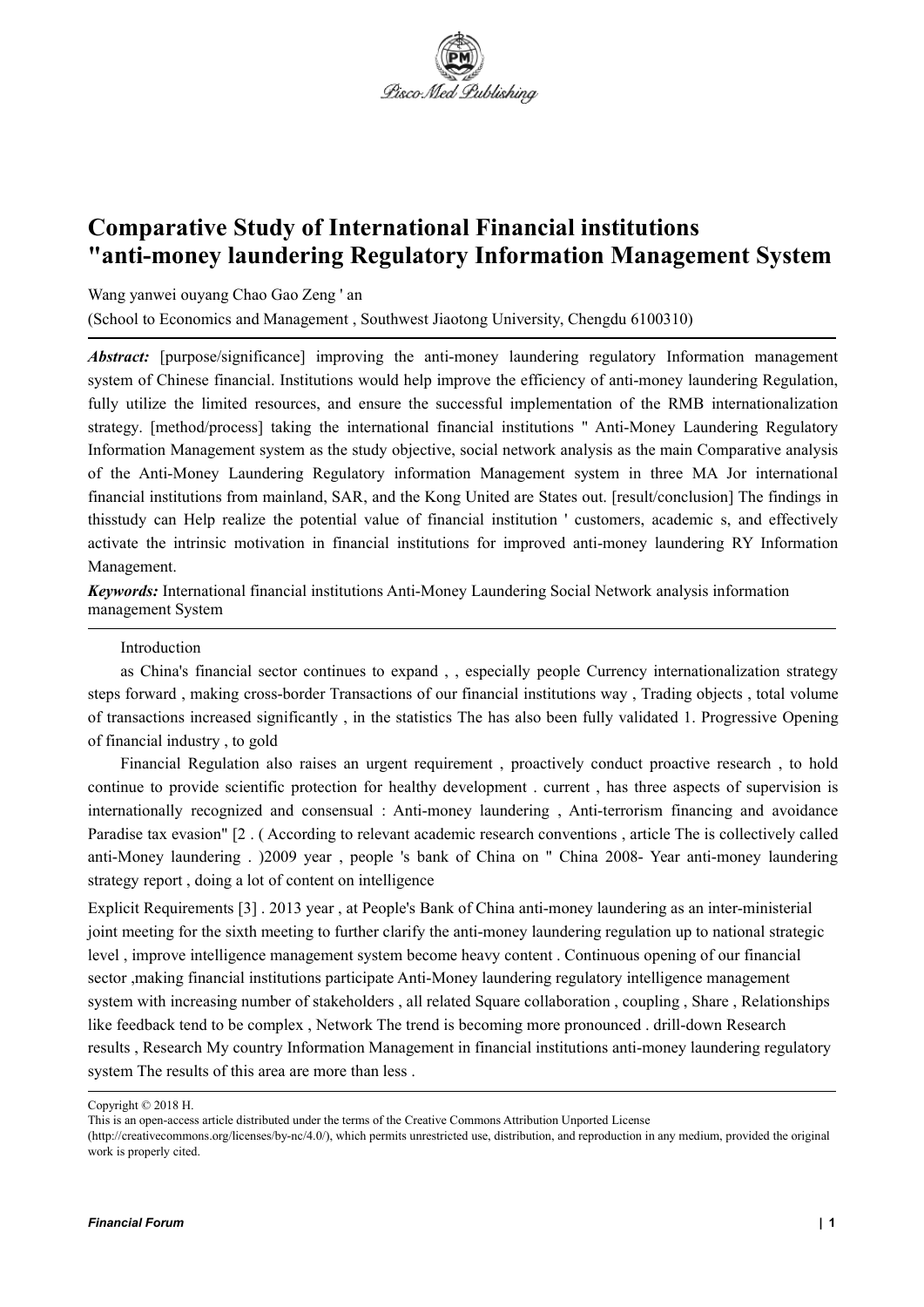International View , in the international Anti-Money Laundering Regulatory Organization FATF ( International anti- Money Laundering Financial Action Task Force )in2014 fourth-round at the beginning of the year Evaluation (FATF Fourth Round , aml/cft Mutual evaluations ) in , The primary assessment is its , year-national " " risk is this (risk-based approach , RBA ) Anti-Money Laundering Regulation System's synergies and effectiveness , specifically highlights the importance of intelligence managementstatus [4-5]. FATF "" risk-oriented "" Anti-Money Laundering regulatory system get The other international anti-Money Laundering organization, the Monterey Group (fius) ,Wolff Fort Lauderdale Group (the Wolfsberg Group ); International Monetary Fund (IMF) etc full recognition and advocacy [6-8] . can be considered ,FATF proposed "" Risk text Anti-money laundering regulation concept will become global anti-money laundering A revolutionary shift in the regulatory field , has epoch-making significance . compared to previous evaluation criteria " risk-oriented " Anti-money laundering regulatory system highlights the importance of intelligence management , Especially for elevation information Administrative effectiveness and international cooperation effects become important assessment criteria [Ten . has been studied at home and abroad ,Social network Analytics (Social network Analysis , SNA ) already promoting money laundering clue Discovery The model of money laundering transaction and the analysis of data monitoring , get initially to Fruit [one]. on FATF fourth round money Laundering risk assessment programmatic file in , List Australia , United States , UK , "" Risk to this ""Anti-Money Laundering Regulatory System , fully enhanced and upgraded intelligence controls rationale [4]. then ,FATF on its risk is this Anti-money laundering controlSeries reports , and explicitly compare , for reference by financial institutions Administrative mode , make full use of limited anti-money laundering regulatory Resources , is current an important task of anti-money laundering regulation in countries and regions [a.

In-depth study of anti-money laundering Supervision information management system of financial institutions , System Consolidation Central bank levy letter , Account admin , Internal letter for foreign exchange Management on the basis of , improve intelligence gathering and analysis capabilities , will anti-corruption , by case with anti-money laundering work closely combined , enforce with public security , Sea off , monitors , the degree of cooperation of discipline inspection agencies , Its research value and meaning The semantics further highlights the [a]. China as FATF Member States, with FATF The fourth round of peer review dates are approaching, promoting financial institutions builds with risk is this Anti-Money-laundering Regulatory intelligence management system price The value is further highlighted .

## **1. Analysis of the international financial institutions ' anti-money Laundering supervision information Management system**

1.1. International financial institutions anti-money laundering Regulatory Intelligence Basic System

based on the data and data received , drill down , Analyze our mainland , Three international financial institutions such as Hong Kong and the United States Anti-Money laundering regulatory Intelligence Management system , can be considered international financial institutions anti-money laundering Supervision Intelligence Management Body The system can be divided into four levels . : target layer ( Target layer,) Concept Layer (Concept Layer)and mechanism level ( mechanism layer ) and operation layer (Operation layer) ( See diagram 1). target layer , main include Public awareness , such as various financial institution customers , Anti-Money laundering academic researchinvestigate agency, expert scholar, etc. . concept layer, main include FATF to core heart, include fius, The Wolfsberg Group, APG, IMF, Ba - sel, World The Bank etc international community organization etc , such as FATF To make the , " compliance " ' Risk Text concepts such as . mechanism layer , referring to countries setting National Anti-Money Laundering Administration system , such as national level and local line administrative bodies , Various types of government intelligence analysis agencies , and related forex , Tax , customs , Justice , Public Security , Intelligence and other administrative bodies . action layer , mainly refers to Various anti-money laundering enforcement agencies of financial institutions , such as internal control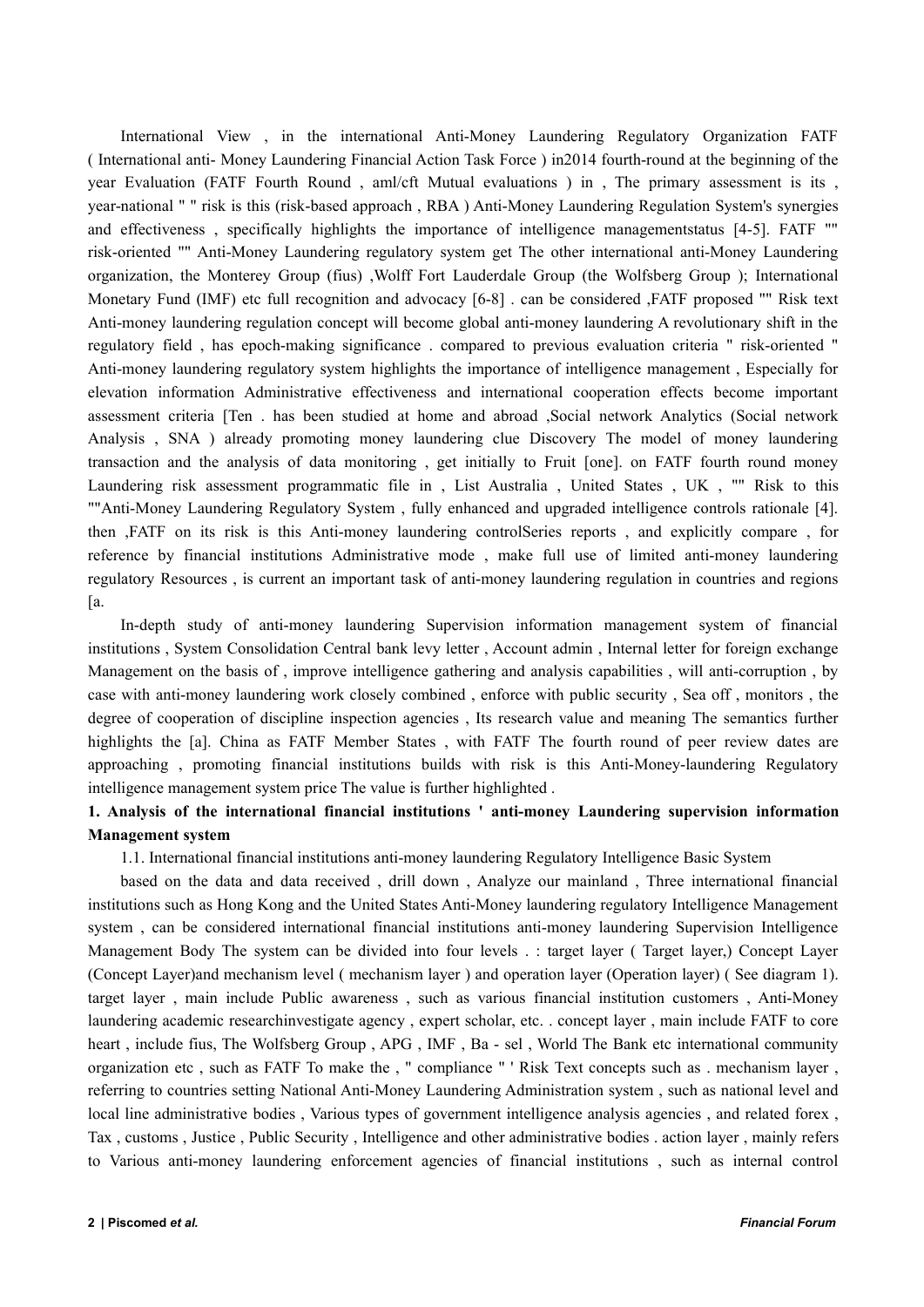compliance Department ,,, , risk officer etc Departments .

1.2. Comparison of the international financial institutions ' anti-money laundering supervision and information management system

In recent years , China Financial institutions anti-money Laundering supervision information Management System Day Refine . based on collected information , Mainland China a large financial institution Information Management system mainly includes the People's Bank of China Anti-Money Laundering Bureau, etc. First Components ( See table 1).

Hong Kong as an international financial centre , Its financial institutions intelligence Tube The system features a distinct, and is worth the benefit of . based on collected data, The incense Large international financial institutions in Hong Kong anti-money laundering supervisory intelligence management system mainly from the Financial Services and the Treasury Bureau of Hong Kong, etc. A A related party composition ( See table 2. century , United States Anti-money laundering comprehensive strengthening , in Country International has a profound impact , Its intelligence management system is strict , results . based on collected data , The United States a large international financial institution Anti-money laundering supervisory intelligence management system mainly from FinCEN (US finance law Enforcement Network) etc ? Group of related parties (See table 3).

#### **2. Research methods and data sources**

Anti-money Laundering supervisory information management based on social network analysis

System social networking analysis in the social sciences research , main structure , Unlike regular social statistics processing is attribute data , embodies

handles relational data , The Central concern of is the between the data Out of the ontology , The uniqueness of epistemology and methodology , helps to help from

Relationship , Research and analyze various phenomena and organizations from a relational perspective Multiple angle analysis, Research issues M. current, Social network analysis

Money Report and safe database ; Large financial institutions in Hong Kong Intelligence Management data source , mainly from public financial institutions listed Annual report Hong Kong United Fortune Investigation Intelligence Unit Open Database ; U.S. large Financial Institutions Intelligence management data source , mainly from its public finance Institutional listing ,FinCEN site databases and case studies ; its remainder individual data from FATF, FIUs International Organization web site . based on data availability and Reliability , Information Management of financial institutions in the case of the Intercept between 2011-2014 year .

## **3. International financial institutions anti-money Laundering Supervision information Management Social network analysis**

3.1. Visual analysis of information management on anti-money-laundering supervision of financial institutions

in 2011-2014 years , Anti-money-laundering watchdog of a large financial institution in China Manage Intelligence Management system form on related parties, is a Lineof the column 1- modulo matrix . use ucinet6.0 Software , for Our country Information management system of anti-money laundering supervision of large financial institutions social network relationship ( See figure 2). can see , Full network density level is very strong , density great difference ,FATF, and so on, Central Bank anti-Money Laundering Bureau, Internal Controls compliance three organization " Center status Obvious , chief risk officer , Risk Management Department , Gold Market Department ,China Anti-Money Laundering monitoring and analysis Center in second level , Other institutions are essentially in the edge area .

in 2011-2014 years , Anti-money laundering of a large financial institution in Hong Kong Regulatory Intelligence Management System form related , To form a Line of the column 1- modulo matrix . use Ucinet6.0 software , to get the incense Hong Kong a large anti-money laundering regulatory intelligence Management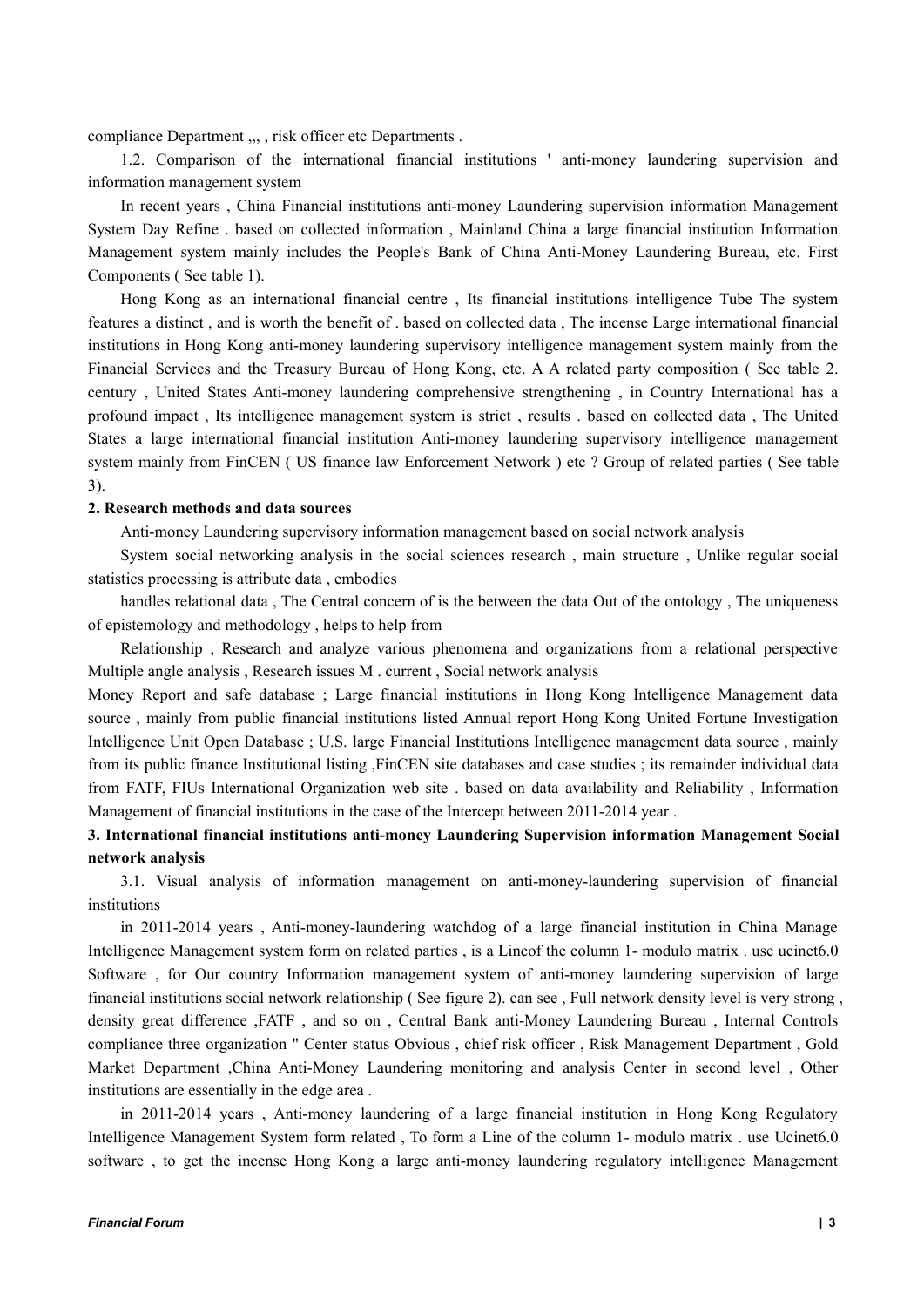System social network relations ( See diagram 3. can see , Overall network hierarchy clear , FATF etc , Risk Control Department, Financial Supervision Department, Customer Four departments are in a central position, scholar , academic institution , customs ,, Security Bureau Narcotics Division , Chairman, etc in the three levels , the rest of the organization is at the second level .<br>in 2011-2014 years , Anti-money laundering in a large U.S. financial institution The regulatory Intelligence

Management system has formed a - Related parties , is a Line , Columns 1- modulo matrix . use Ucinet6.0 software , available for us A large anti-money-laundering regulatory intelligence Management System social network relationship (See figure 4 ). the entire anti-money laundering regulatory Intelligence Management System , network density reasonable , Integrity highlighting .

3.2. Financial Institutions anti-money laundering supervision and information management

Overall network secret degree in the intelligence management system of a large financial institution in mainland China , net The envelope density and its standard deviation are . 116% and 938% , data Lower , shows extremely uneven network connectivity, Overall network density very low , urgent need to be enhanced , combination diagram 2 , also proves this . Middle network Envelope Center potential , close to Network center potential , feature vector etc three indicators respectively to 4. 447% , 51.973% and No . 961% , Description This network is weak network connection diagram , Some related parties strong independence ( See table 4 ).

Information Management Social network in a large financial institution in Hong Kong Body Network structure , network density and its standard deviation is 164% and15.035%, Union chart 3 analysis , Lower Data , Entire Network density Lower , network nodes with sparse-density levels are significantly . Middle network Envelope Center potential , close to Network center potential and eigenvector, etc. three indicators not to 5. 332%,,004% , and . 920% , indicates a weak network Envelope Connection diagram , Part of the Information management related party in the entire network system with no obvious ( See table 5.

Information Management Social network in a large U.S. financial institution Body Network structure, network density and its standard deviation is 45. 887%

and 20.383%, Union diagram 4 parsing , data is moderate , Entire Network density moderate , no obvious highlights , indicates that all relevant parties act evenly , As a wholeis reasonable . Middle Network Center potential , close to Network center potential and features to The quantity is three indicators, respectively 3. 30%, 062% and 973%, can see strong connection diagram , All relevant parties in the network are tightly connected , Form a more complete overall ( See table 6) .

3.3. Financial Institutions anti-money laundering supervisory

Intelligence Management related Party center Degree Center of our financial institutions (degree centrality ) =Mark, The top three institutions are FATF, and so on, Internal Controls compliance Department, Central Bank anti-Money Laundering Bureau , describes their impact in social networking relationships Strongest First level , respectively up to, and; chief risk officer, Financial Markets Department, China Anti-Money Laundering monitoring and Analysis Center , in charge Vice President , Risk Management Department , Regional Central Bank anti-Money Laundering Bureau Branch Office , Board RiskAdministrative Committee , President , The Operations Management Department totals , To form a second layer times , strong influence ; The remaining intelligence management-related parties are only , To form the first three levels , impact less on influence . Middle-center sex (betweenness ) indicator , FATF , Central Bank anti-Money Laundering Bureau , Internal Controls Compliance Three department data very high , total up to ? out , and many other The department can even be ignored , indicates that these three departments are the entire network on " core ", has an enormous "" ' " in anti-money laundering Supervision Intelligence management Right Force . near center(closeness centrality ) indicator ,FATF etc , Control Compliance Department , Central Bank anti-Money Laundering Bureau three institutions data highest , respectively up to. 667 , 194 and . 875 , describes anti-money laundering regulations report admin , These three departments themselves have resource-rich , can be minimized Most resources are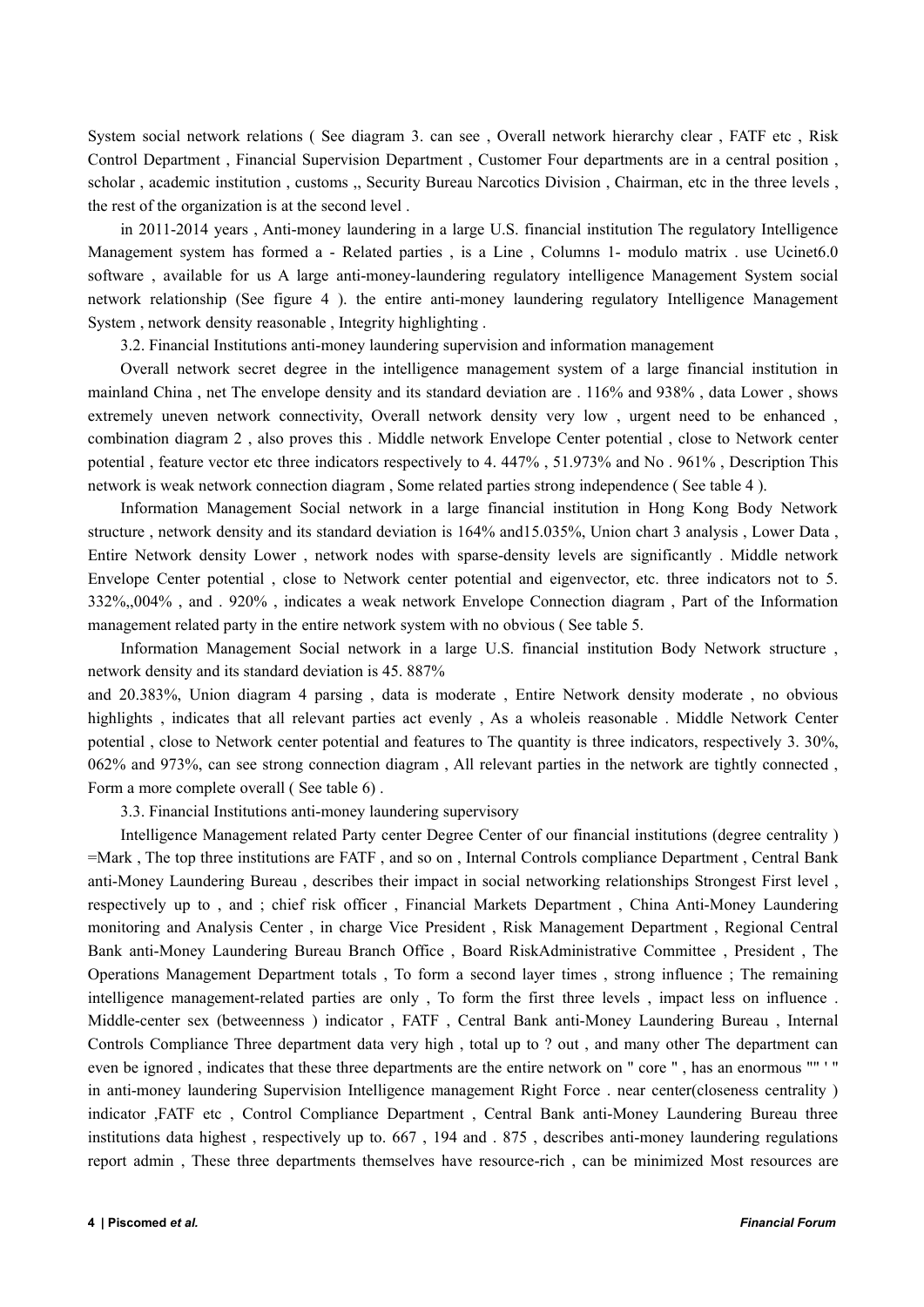called within the time . Vector Center (eigenvector ) indicator ,, Central Bank anti-Money Laundering Bureau ,,FATF and so on and control compliance is in front column ,all above , indicates that these three institutions are in the core of the entire network Heart Status .

Hong Kong financial Institutions dot Central ( degree centrality ) indicator , Risk Control Department ,FATF etc , Financial Supervisory Authority , Financial Institutions guest users , Auditing and risk management Management Authority in the forefront of data , Other phases customs influence descending . Middle-center sex (betweenness )refers to Mark , FATF wait , Risk Control Department ,, Auditing and risk Management committee data Top column , all ten above , become Entire Network "" Right "" firstlevel , Financial Supervision Bureau , financial institution customer , taxes ,, Chairman and Customs to form a second level ,The remaining information management related Parties form the third level . close to center ( Closeness centrality ) indicator , Risk Control Department ,FATF , and so on , Financial Supervisory Authority , Financial institution customer , Federated Wealth Check Intelligence Group , anti- Corruption agency data in the forefront , five departments Anti-Money laundering regulation resource rich ,Invoke resource convenience . Vector Center ( ( Eigenvector) indicator , except Customs , Security Bureau Narcotics Division , Academic Machine construct and expert scholar outside , the rest of the Organization's data are not very volatile , More All value .

US financial institution Dot Central ( degree centrality ) indicator , RCD,CRO, FinCEN , FATF , DIR , dcibr related parties decreasing in descending , remaining bodies descending , But no significant changes . Middle Center sex ( betweenness) indicator , usdj,RCD, FinCEN, CRO Four institutional advantages obvious " power " The effect is more pronounced . connect near center ( closeness centrality) indicator , RCD , CRO , FinCEN , FATF, DIR Higher organization data, describes these departments The IS relatively rich with resources. Vector Center (eigenvector ) indicator , RCD,CRO, FinCEN,FATF, organizations with DIR have relatively high power across the network . overall ,also indicates that each organization is mutually constituted - relative Balance , interconnected Intelligence Management network overall, Structure to reasonable.

#### **4. Epilogue**

This article takes the international large financial institutions anti-money laundering Supervision Intelligence management Body To Research objects , using social network analysis as the main research method , Pass Compare analysis China , Hong Kong and the United States three agencies anti-money laundering regulation report The main related party contacts . from a social network relationship can be view, network density , Center Depth social networking relationships parsing , anti-washing of Chinese financial institutions in the context of improving RMB internationalization Money Regulatory Intelligence Management system has important reference value .

Review The existing anti-money laundering regulatory intelligence Management System of the Edge edge mechanism , play as financial customer , Academic research institutions and experts and scholars The potential value of . FATF in the fourth round of mutual assessment guidance for Member States report , explicitly puts emphasis on the financial client in intelligence management, Section Research academic institutions and experts and scholars Cooperation and coordination , help improve sentiment Report efficiency of administration [[] . Current anti-money laundering Supervisory Intelligence Management System , FATF etc , Central Bank anti-Money Laundering Bureau , Internal Control Compliance Department three institutions single large , Other [] occupied resources , The sum of the center and the total resources even the is less than the three institutions . This leads directly to the remaining Resource effects cannot be fully played , affect intelligence management Body is the performance of the overall network . so, as the RMB internationalization steps advance, China's financial institutions anti-money laundering supervisory intelligence management system needs re-launch " top-level design especially focus on playing the rest of the Love Report The role of a related party , properly extend their functions and permissions .

effectively activates the internal dynamics of financial institutions , actively promote Intrinsic Drive dynamic